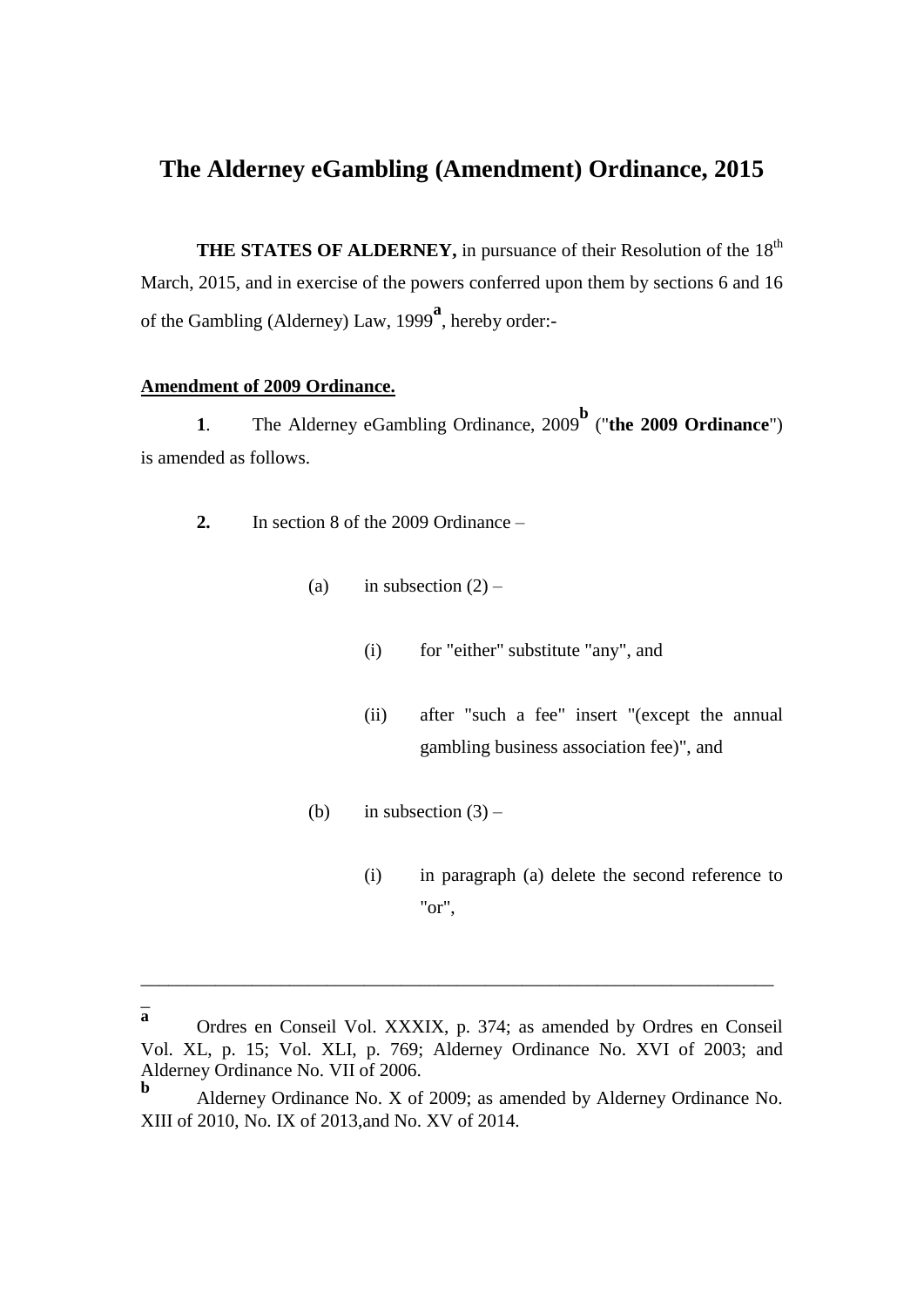- (ii) in paragraph (b) for the full-stop at the end of the paragraph substitute ", or", and
- (iii) after paragraph (b) insert
	- "(c) the number of gambling business associates reported by an eGambling licensee or certificate holder is not an accurate reflection of the number of gambling business associates associated with the eGambling licensee or certificate holder.".
- **3.** In section 30(1) of the 2009 Ordinance
	- (a) immediately after the definition of "**Alderney company**", insert the following definition –

""**annual gambling business association fee**" shall be calculated in accordance with Schedule 3 and by reference to the number of gambling business associates that are reported by an eGambling licensee or a Category 2 associate certificate holder, in the form and manner prescribed by regulations of the Commission under this Ordinance, to be associated with that eGambling licensee or Category 2 associate certificate holder (as the case may be),",

(b) immediately after the definition of "**full eGambling licence**", insert the following definition –

""**gambling business associate**" means a business associate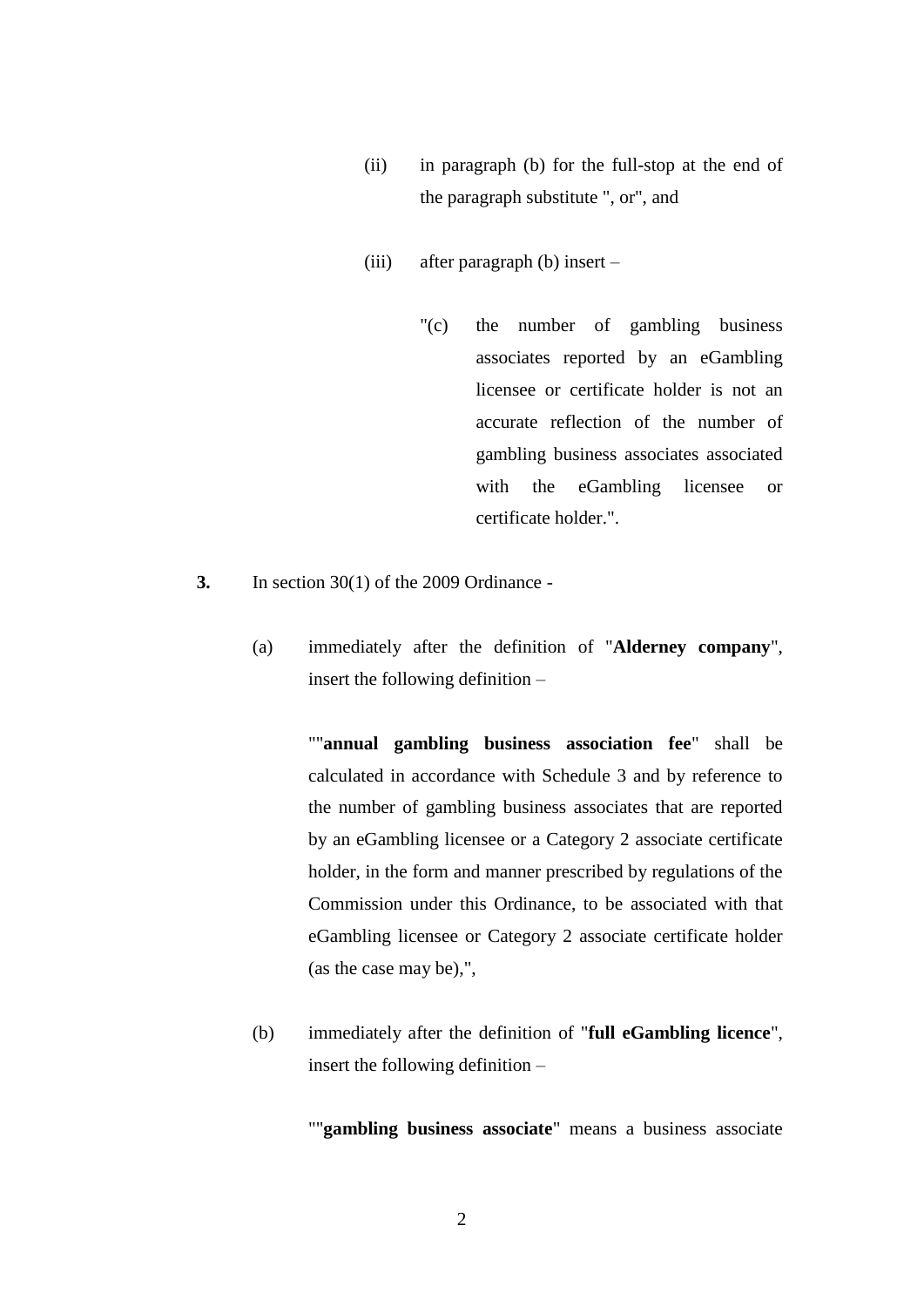$who -$ 

- (a) contracts with  $a -$ 
	- (i) Category 1 eGambling licensee, in an arrangement whereby the business associate effects the gambling transaction on behalf of the Category 1 eGambling licensee,
	- (ii) Category 1 eGambling licensee, in an arrangement whereby the Category 1 eGambling licensee organises or promotes a gambling transaction on behalf of the business associate, or
	- (iii) Category 2 eGambling licensee or a Category 2 associate certificate holder, in an arrangement whereby the Category 2 eGambling licensee or Category 2 associate certificate holder effects the gambling transaction on behalf of the business associate, and

#### (b) is not –

- (i) the holder of an eGambling licence or a Category 2 associate certificate, or
- (ii) another company within the same group of companies as the holder of the eGambling licence or Category 2 associate certificate that the business associate has contracted with, and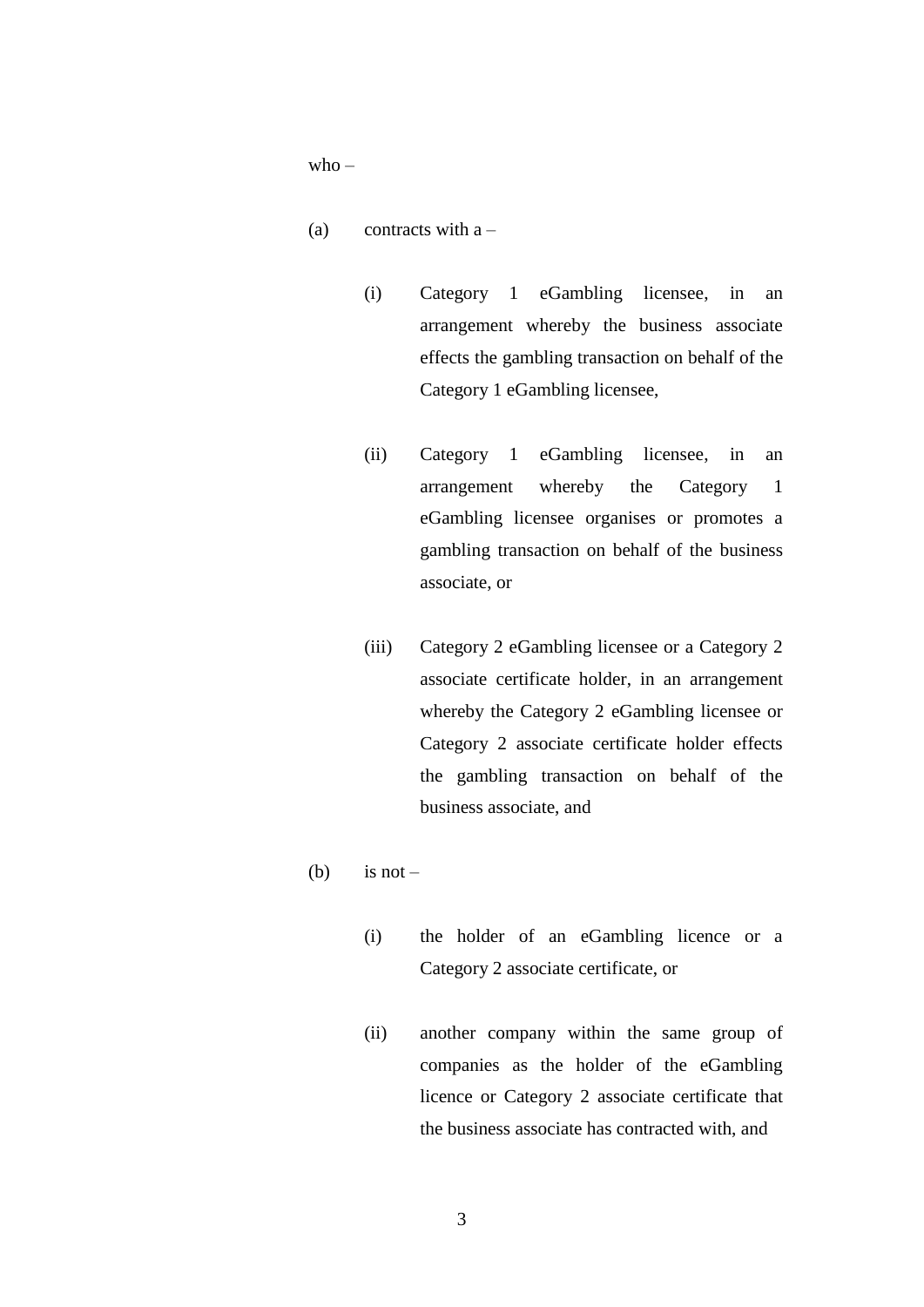- (c) in the definition of "**licensed activity**"
	- (i) after "licensee", insert "or a Category 2 associate certificate holder", and
	- (ii) after "licence" insert "or Category 2 associate certificate, as the case may be".
- **4.** For Schedule 3 to the 2009 Ordinance substitute –

 $\mathbf{u}$ 

# SCHEDULE 3 Section 8

# **FEES**

| Column 1       | Column <sub>2</sub>                         | Column 3                                                                                                                         | Column 4 |
|----------------|---------------------------------------------|----------------------------------------------------------------------------------------------------------------------------------|----------|
| <b>ITEM</b>    | <b>LICENCE OR</b><br><b>CERTIFICATE</b>     | <b>DESCRIPTION</b>                                                                                                               | FEE      |
| 1              | Category 1 eGambling<br>licence             | For a licensee with no previous licensed<br>activity in Alderney as a Category 1<br>eGambling licensee, for its first year       | £17,500  |
| 2              | Category 1 eGambling<br>licence             | For a new application which does not<br>satisfy the criteria set out in item 1 of<br>this Table                                  | £35,000  |
| 3              | Category 1 eGambling<br>licence<br>(Band A) | For renewal by a licensee whose<br>annualised net gaming yield is less than<br>£500,000                                          | £35,000  |
| $\overline{4}$ | Category 1 eGambling<br>licence<br>(Band B) | For renewal by a licensee whose<br>annualised net gaming yield equals or<br>exceeds £500,000 but is less than $£1$<br>million    | £60,000  |
| 5              | Category 1 eGambling<br>licence<br>(Band C) | For renewal by a licensee<br>whose<br>annualised net gaming yield equals or<br>exceeds £1 million but is less than £5<br>million | £80,000  |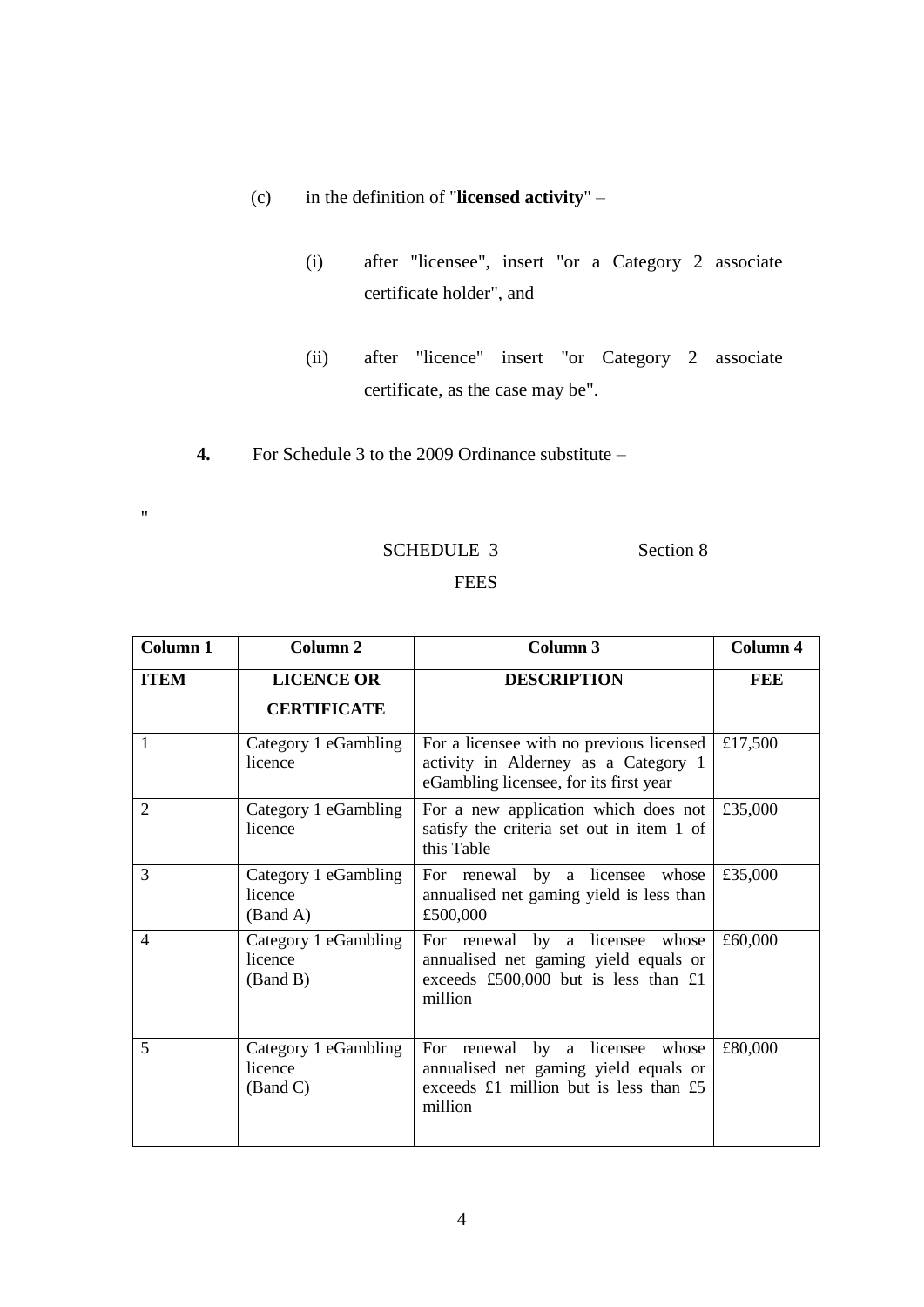| 6  | Category 1 eGambling<br>licence<br>(Band D)                                            | For renewal by a licensee whose<br>annualised net gaming yield equals or<br>exceeds £5 million but is less than £7.5<br>million                                                                                                                                                                                                                                                                                                                                                                                                                | £130,000                                        |
|----|----------------------------------------------------------------------------------------|------------------------------------------------------------------------------------------------------------------------------------------------------------------------------------------------------------------------------------------------------------------------------------------------------------------------------------------------------------------------------------------------------------------------------------------------------------------------------------------------------------------------------------------------|-------------------------------------------------|
| 7  | Category 1 eGambling<br>licence<br>(Band E)                                            | For renewal by<br>a licensee<br>whose<br>annualised net gaming yield equals or<br>exceeds £7.5 million but is less than £20<br>million                                                                                                                                                                                                                                                                                                                                                                                                         | £200,000                                        |
| 8  | Category 1 eGambling<br>licence<br>(Band F)                                            | For renewal by a licensee whose<br>annualised net gaming yield equals or<br>exceeds $£20$ million but is less than £30<br>million                                                                                                                                                                                                                                                                                                                                                                                                              | £290,000                                        |
| 9  | Category 1 eGambling<br>licence<br>(Band G)                                            | For renewal by a licensee whose<br>annualised net gaming yield equals or<br>exceeds £30 million                                                                                                                                                                                                                                                                                                                                                                                                                                                | £400,000                                        |
| 10 | Category 1 eGambling<br>licence listed in items<br>3 to 9 (inclusive) of<br>this Table | Annual gambling business association<br>fee                                                                                                                                                                                                                                                                                                                                                                                                                                                                                                    | £3,000 per<br>gambling<br>business<br>associate |
| 11 | Category 2 eGambling<br>licence                                                        | For a licensee with no previous licensed<br>activity in Alderney as a Category 2<br>eGambling licensee, for its first year                                                                                                                                                                                                                                                                                                                                                                                                                     | £17,500                                         |
| 12 | Category 2 eGambling<br>licence                                                        | For a new application which does not<br>satisfy the criteria set out in item 11 of<br>this Table                                                                                                                                                                                                                                                                                                                                                                                                                                               | £35,000                                         |
| 13 | Category 2 eGambling<br>licence                                                        | For renewal by a licensee.                                                                                                                                                                                                                                                                                                                                                                                                                                                                                                                     | £35,000                                         |
| 14 | Category 2 eGambling<br>licence listed in item<br>13 of this Table                     | Annual gambling business association<br>fee<br>Where<br>the person who holds<br>the<br>Category 2 eGambling licence also holds<br>Category 1 eGambling<br>licence<br>a<br>("existing Category 1 eGambling<br>licensee"), the calculation of the annual<br>gambling business association fee (in<br>relation to the Category 2 eGambling<br>licence) shall exclude any gambling<br>business<br>associate reported by<br>an<br>existing Category 1 eGambling licensee<br>be associated with the existing<br>to<br>eGambling Category 1 licensee. | £3,000 per<br>gambling<br>business<br>associate |
| 15 | Temporary eGambling<br>licence                                                         | Annual licence fee                                                                                                                                                                                                                                                                                                                                                                                                                                                                                                                             | £10,000                                         |
| 16 | Core services associate<br>certificate                                                 |                                                                                                                                                                                                                                                                                                                                                                                                                                                                                                                                                | £10,000                                         |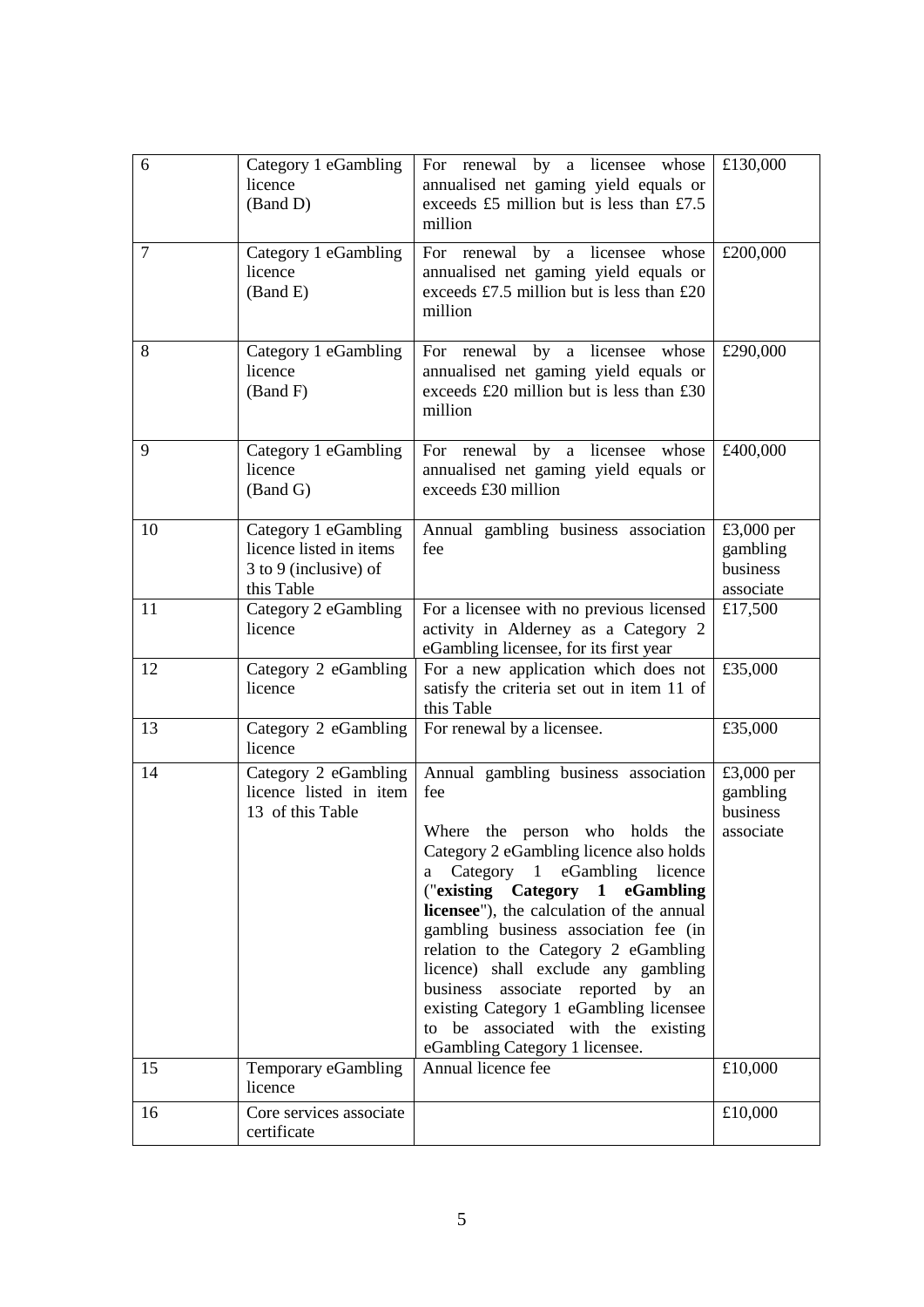| 17 | Category 2 associate<br>certificate                                    | For a certificate holder with no previous<br>licensed activity as a Category 2<br>associate certificate holder, for its first<br>year | £35,000                                         |
|----|------------------------------------------------------------------------|---------------------------------------------------------------------------------------------------------------------------------------|-------------------------------------------------|
| 18 | Category 2 associate<br>certificate                                    | For a new application which does not<br>satisfy the criteria set out in item 17 of<br>this Table.                                     | £50,000                                         |
| 19 | Category 2 associate<br>certificate                                    | For renewal by a certificate holder.                                                                                                  | £50,000                                         |
| 20 | Category 2 associate<br>certificate listed in<br>item 19 of this Table | Annual gambling business association<br>fee                                                                                           | £3,000 per<br>gambling<br>business<br>associate |
| 21 | Hosting certificate                                                    |                                                                                                                                       | nil                                             |

# **Interpretation.**

**5.** (1) The Interpretation (Guernsey) Law, 1948<sup>c</sup> applies to the interpretation of this Ordinance as it applies to the interpretation of an enactment in force in Guernsey.

(2) Words defined in the Gambling (Alderney) Law, 1999, and the 2009 Ordinance have the same meaning when used in this Ordinance, unless the context otherwise requires.

(3) Any reference in this Ordinance to an enactment is a reference thereto as from time to time amended, re-enacted (with or without modification), extended or applied.

# **Savings and transitional provisions.**

**6.** The savings and transitional provisions set out in the Schedule to this Ordinance shall have effect.

\_\_\_\_\_\_\_\_\_\_\_\_\_\_\_\_\_\_\_\_\_\_\_\_\_\_\_\_\_\_\_\_\_\_\_\_\_\_\_\_\_\_\_\_\_\_\_\_\_\_\_\_\_\_\_\_\_\_\_\_\_\_\_\_\_\_\_\_

#### **Citation.**

 $\overline{a}$ **c**

Ordres en Conseil Vol. XIII, p. 355.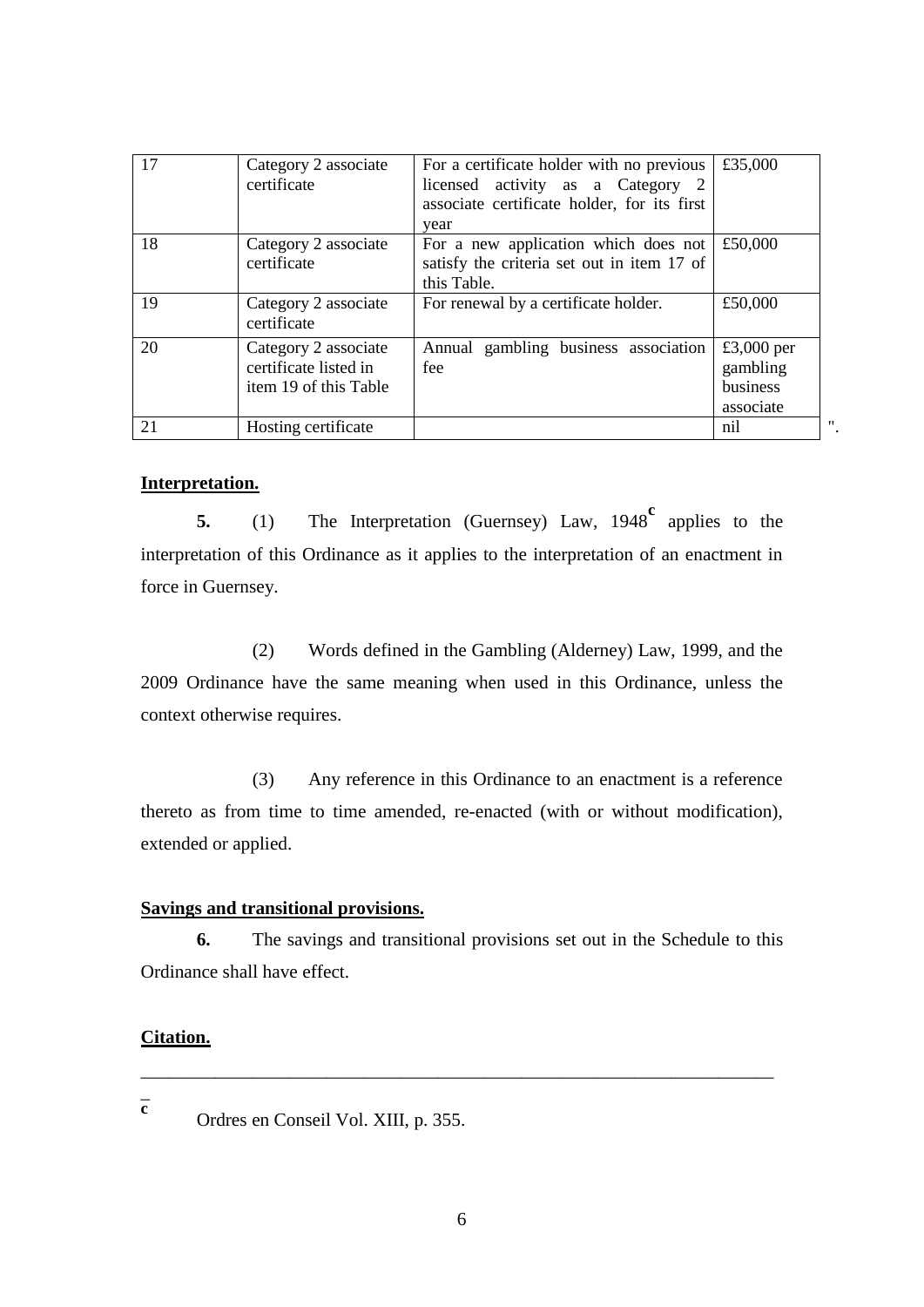**7.** This Ordinance may be cited as the Alderney eGambling (Amendment) Ordinance, 2015.

#### **Commencement.**

**8.** This Ordinance shall come into force on the 1<sup>st</sup> April, 2015.

### SCHEDULE Section 6

# SAVINGS AND TRANSITIONAL PROVISIONS

# **General.**

**1.** This Schedule sets out the arrangements that will apply for the transition of certain aspects of the fees provisions established under section 8 of, and Schedule 3 to, the 2009 Ordinance to the new fees provisions established under section 4 of this Ordinance.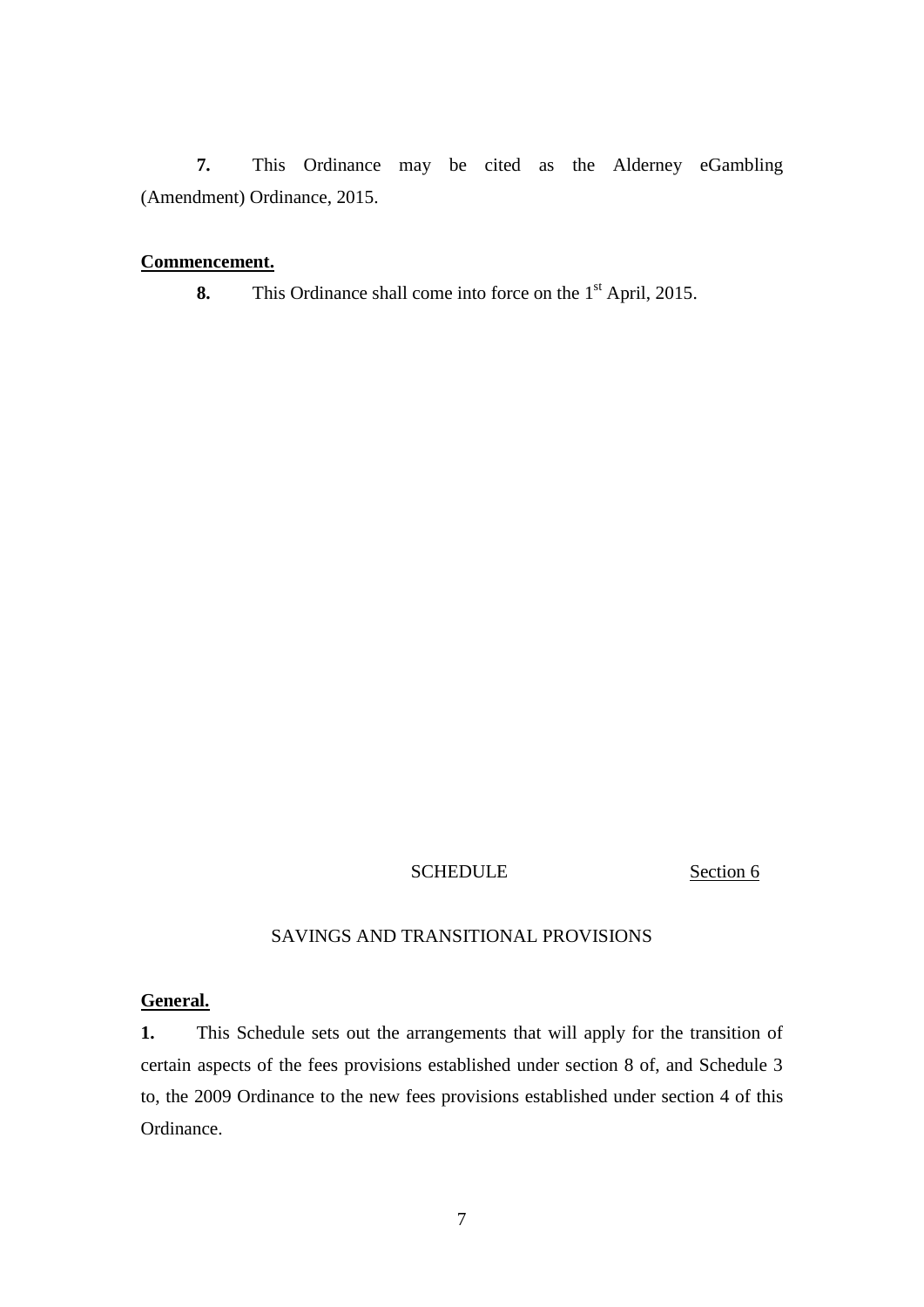#### **Renewal fee.**

**2.** Notwithstanding section 8(1) of the 2009 Ordinance, if an eGambling licensee or Category 2 associate certificate holder's fee renewal date is during the period between the commencement date and  $30<sup>th</sup>$  June, 2015, the renewal fee may be paid in two instalments, in which case –

- (a) the pre-commencement fee shall be paid by the fee renewal date, and
- (b) any fee difference shall be paid by the  $1<sup>st</sup>$  July, 2015.

**3.** If, before the commencement date, a notice is sent to an eGambling licensee or a Category 2 associate certificate holder which specifies the renewal fee at a rate that is less than the rate payable under this Ordinance, the renewal fee payable shall be the rate specified in the notice.

#### **Annual gambling business association fee.**

**4.** Notwithstanding section 8(1) of the 2009 Ordinance, if an eGambling licensee or Category 2 associate certificate holder's fee renewal date is during the period between the commencement date and the  $30<sup>th</sup>$  November, 2015, the annual gambling business association fee shall be paid by the  $1<sup>st</sup>$  December, 2015.

#### **Interpretation of this Schedule.**

**5.** In this Schedule, unless the contrary intention appears –

"**commencement date**" means 1<sup>st</sup> April, 2015,

"**date of validity**" means the date of validity specified on the licence or certificate in accordance with section 7 of the 2009 Ordinance,

"**fee difference**" means the renewal fee payable at the rate applicable under this